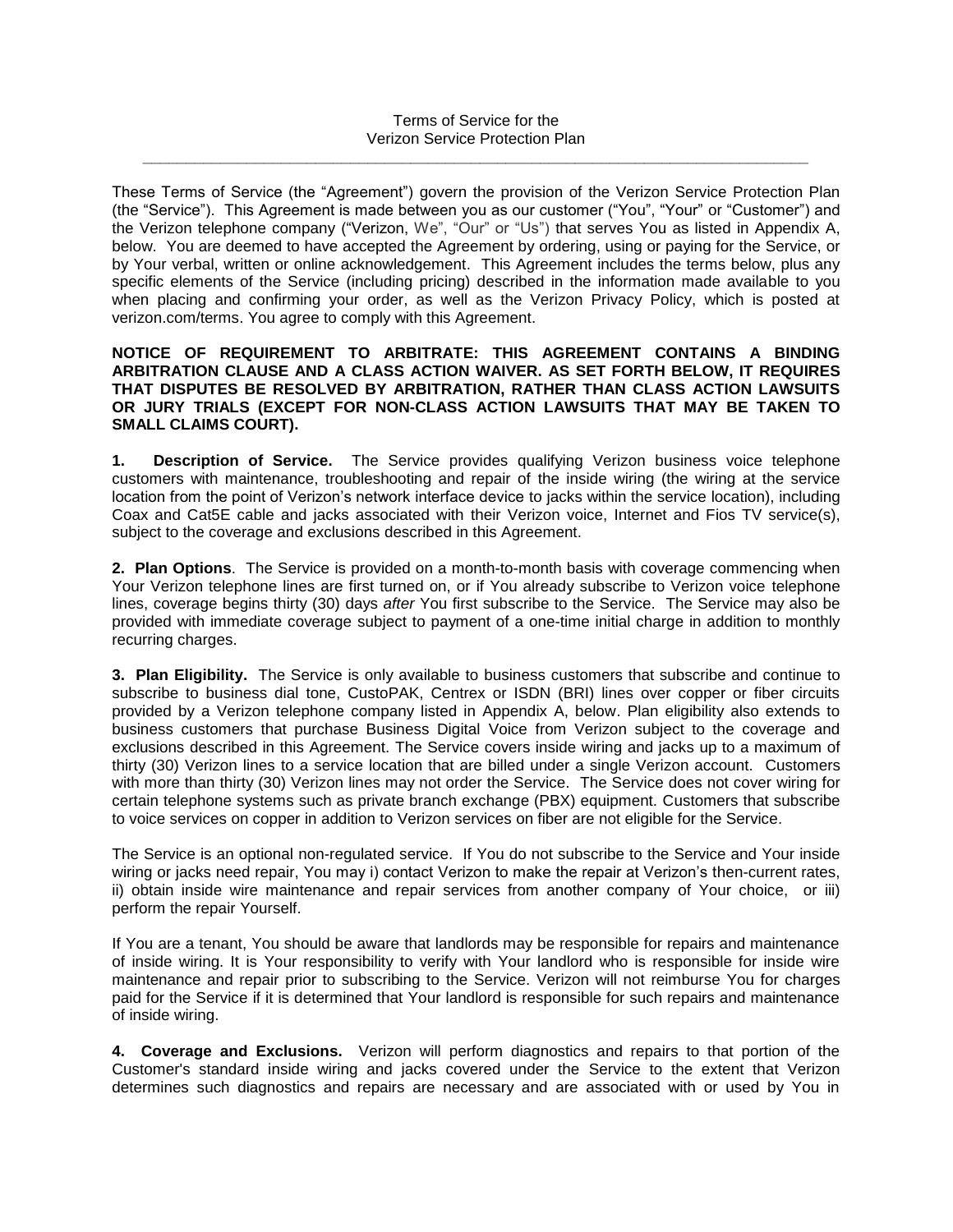connection with the Verizon services. Diagnostics and repairs will be performed in accordance with Verizon's standard procedures.

**Coverage:** The Service includes diagnostics and repair of the following:

- Standard inside telephone wiring used for Verizon telephone lines covered under the Plan;
- Newly installed or relocated inside wiring and jacks;
- Inside wire and jacks at a near extension at the same service location and property if readily accessible to the technician and if the line and jacks were in working order prior to subscription to the Service;
- Repair of coaxial cable and Cat 5e cable run from an ONT to an internet router;
- Repair of coaxial cable used to deliver Fios Video to the Fios TV set top box;
- Repair of Cat 5e cable used to deliver Fios Internet service and other eligible services;
- Repair of Ethernet wiring installed by Verizon;
- Replacement of defective Splitters originally installed by Verizon;
- Replacement of defective Amplifiers originally installed by Verizon; and
- Inside wiring or jack damage from lightning.

**Exclusions:** The Service does not cover or include diagnostics, repair or replacement of:

- Wire or cable larger than 8-pair (if problems are caused by defective conductors in wire or cable larger then 8-pair, Verizon will re-terminate service to useable conductors to restore service if useable conductors are available and Verizon is permitted access to the point of termination);
- Wire or jack malfunctions preexisting the coverage date of the Service, or which are caused by misuse, abuse, riot, acts of war, fire and acts of nature other than inside wiring or jack damage from lightning, such as floods, windstorms and earthquakes;
- Repairs that require access to in-wall wiring or placement of concealed wire if wall run wire cannot be used to run replacement wire, Verizon will run replacement cable via baseboard only;
- Customer-provided equipment (telephones, fax machines, computers, security or alarm systems, printers, satellite TV dishes, modems, routers or other premises equipment);
- Inside telephone wiring, jacks or other items used in connection with service from a provider other than Verizon;
- Inside wiring and jack(s) which are non-standard, which is wiring or jacks that do not meet telephone industry standards, Part 68 of the Rules of the Federal Communications Commission, or the National Electrical Code, or that fail to meet Verizon's technical standards;
- Inside wiring or jacks associated with WATS or data service other than Verizon provided Fios or High Speed Internet services;
- Malfunctions resulting from the use of telephone lines intended for voice grade transmission to transmit or receive data or signals beyond the operating capabilities of the line;
- Repair of jacks not previously connected to the line(s) reported;
- Inside wiring and jacks for marine activity, recreational vehicles (RVs) and construction trailers or other temporary or moveable structures;
- Extensions located at a different address;
- Range extenders or component cables (e.g., HDMI/Video and other device cables); or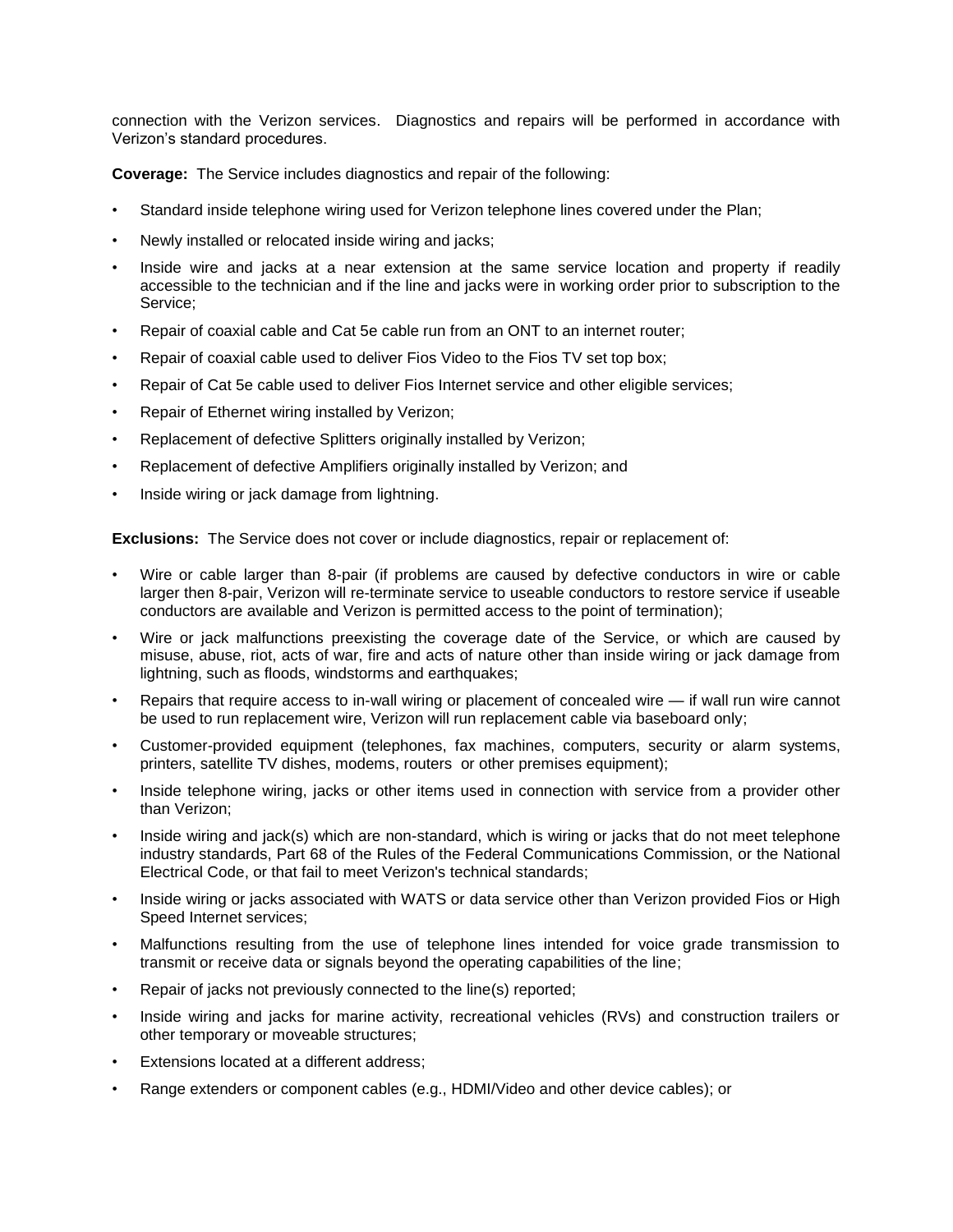• Repair or replacement of broken TV remotes, ONT batteries, TV set top boxes or routers, modems, power cords and any other equipment purchased or rented from Verizon (which may be separately covered by applicable warranties).

Verizon may provide diagnostics and repair under the Service remotely through its testing facilities, by phone or online support or otherwise, without dispatching a technician. If Verizon dispatches a technician and determines that the service problem resulted from Your telephones, modem, fax or other Customer equipment or from Your transmission or receipt of data or signals beyond the operating parameters of the line, rather than the wire or jack(s), You may be required to pay a service or Premises Visit for the dispatch and for the diagnostics and repair at then prevailing rates.

**5. Charges.** You agree to pay all charges for the Service, including but not limited to monthly service charges, applicable taxes and fees, and one time charges to enroll or process Your order. If We permit You to elect to be billed for the Service on Your credit or debit card, Verizon will continue to bill the card until You tell us to cancel such billing, and You also agree that Verizon may receive updated card account information from the card issuer. Payment is due by the date indicated on Your Verizon invoice and any payment received thirty (30) calendar days or more after the invoice date is considered past due. You agree to pay interest for past due amounts at the same rate that applies to past due amounts for Your Verizon telephone service. Verizon may assign unpaid delinquent charges to a collection agency for action.

**6. CHANGES IN SERVICES, CHARGES, TERMS AND CONDITIONS.** VERIZON RESERVES THE RIGHT TO CHANGE THE SERVICE, APPLICABLE CHARGES AND ANY OTHER TERMS AND CONDITIONS WITH OR WITHOUT NOTICE TO YOU, PROVIDED THAT WE WILL PROVIDE YOU AT LEAST (30) DAYS' NOTICE OF ANY MATERIAL REDUCTION IN SERVICE COVERAGE OR INCREASE IN YOUR RATES, WHICH MAY BE IN THE FORM OF AN E MAIL, A NOTICE IN OR WITH YOUR BILL OR BY POSTING REVISIONS TO THIS AGREEMENT AT Verizon.Com/Terms. YOUR PAYMENT OF BILLED CHARGES AFTER SUCH NOTICE WILL BE DEEMED TO BE YOUR ASSENT TO THE CHANGE(S).

**7. Limited Warranty.** Verizon warrants for a period of thirty (30) days that the Services performed and materials provided by Verizon under this Agreement will meet accepted industry practices and are free from defects in materials or workmanship. Should any failure to conform to this warranty appear and be reported to Verizon within said 30-day period, Verizon shall re-perform the nonconforming services, and repair or replace the nonconforming materials. Such re-performance of work, and repair or replacement of nonconforming materials, shall constitute the entire liability of Verizon and Your sole remedy under this warranty, whether claim or remedy is sought in contract, tort (including negligence), strict liability, or otherwise. THE FOREGOING WARRANTIES ARE EXCLUSIVE AND IN LIEU OF ALL OTHER WARRANTIES, WHETHER WRITTEN OR IMPLIED, IN FACT OR IN LAW. VERIZON DISCLAIMS ANY AND ALL WARRANTIES OF MERCHANTABILITY OR FITNESS FOR A PARTICULAR PURPOSE.

**8. LIMITATION OF LIABILITY.** IN NO EVENT, SHALL VERIZON, ITS AFFILIATED COMPANIES, THEIR EMPLOYEES, AGENTS AND CONTRACTORS, HAVE ANY LIABILITY FOR SPECIAL, INDIRECT, INCIDENTAL OR CONSEQUENTIAL DAMAGES RESULTING FROM THE PROVISION OF OR FAILURE TO PROVIDE THE SERVICE, OR FROM ANY FAULT, FAILURE, DEFECT OR DEFICIENCY IN ANY LABOR, MATERIAL, WORK OR PRODUCT FURNISHED IN CONNECTION WITH THE SERVICE (SUCH AS, BUT NOT LIMITED TO, SERVICE OUTAGES AND ANY LOSS OF USE OF WIRING, JACKS OR EQUIPMENT BEYOND THE JACK, AND ANY DAMAGES RESULTING THEREFROM). THESE LIMITATIONS OF AND EXCLUSIONS FROM LIABILITY SHALL APPLY REGARDLESS OF WHETHER A CLAIM OR REMEDY IS SOUGHT IN CONTRACT, TORT (INCLUDING NEGLIGENCE AND STRICT LIABILITY), OR OTHERWISE, EVEN IF VERIZON HAS BEEN ADVISED OF THE POSSIBILITY OF SUCH CLAIM OR DAMAGES. FURTHER, VERIZON'S LIABILITY TO YOU, WHETHER, BASED IN CONTRACT, TORT, NEGLIGIGENCE OR OTHERWISE WILL BE LIMITED TO THE CHARGES PAID BY YOU FOR THE SERVICE WITHIN A TWELVE (12) MONTH PERIOD PRECEDING THE ACCRUAL OF YOUR CLAIM.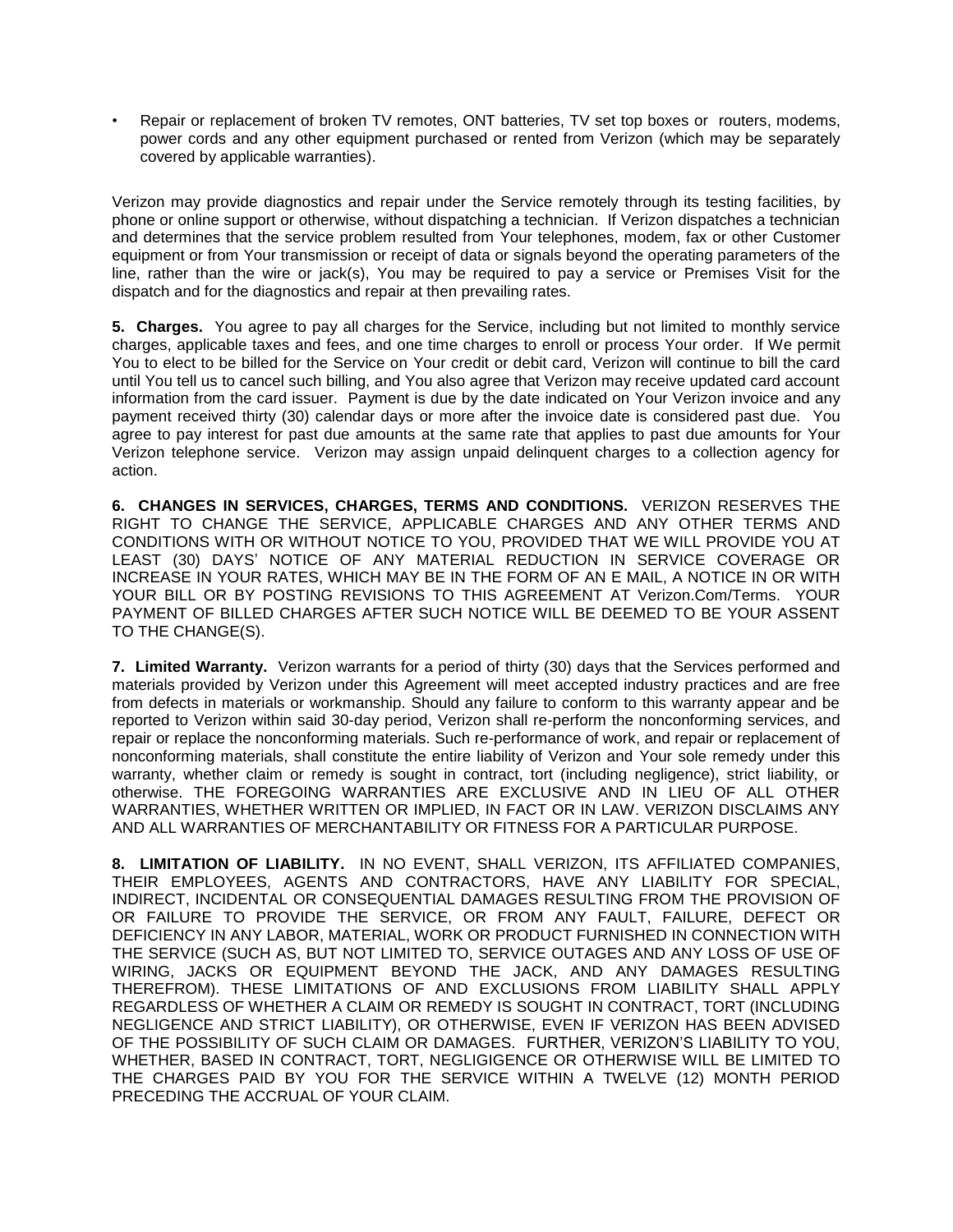**9. Termination.** Either You or We may terminate this Agreement at any time upon thirty (30) days' notice to the other and We reserve the right to suspend Service if You are more than thirty (30) days overdue in payment. You may notify Verizon of termination by calling Verizon's business office at the number on Your bill or such other number as Verizon may designate for such purpose. Verizon may notify You of termination by phone, bill message or email to the address we have for Your account. If You terminate Service, You may be billed through the remainder of the billing month.

**10. Indemnification.** You agree to indemnify us and hold us harmless for any damages, costs, liabilities and attorneys' fees we incur from any claim arising from or relating to the ordering or use of the Services by You, your employees, agents or other persons at your Service Location, including but not limited to granting Verizon access to service locations, wiring, and/or equipment that are owned by third parties.

**11. ARBITRATION.** YOU AND VERIZON AGREE THAT ANY ISSUE OR DISPUTE THAT ARISES, RESULTS FROM, OR IN ANY WAY RELATES TO THE SERVICES OR THIS AGREEMENT ("DISPUTES") SHALL BE RESOLVED ONLY BY BINDING INDIVIDUAL ARBITRATION AND THAT THE FEDERAL ARBITRATION ACT SHALL APPLY TO THIS AGREEMENT. Either party may initiate arbitration by notifying the other Party of the Dispute in writing at least 30 days in advance of initiating the Arbitration. Notice to Verizon should be sent to noticeofdispute@verizon.com or to Verizon Dispute Resolution Manager, One Verizon Way, VC52N061, Basking Ridge, NJ 07920. We will notify you at the billing address for your account. The notice must describe the nature of the claim and the relief being sought. If the parties are unable to resolve our dispute within 30 days, either party may then proceed to file a claim for arbitration. Verizon will pay any filing fee that the AAA charges You for initiating arbitration. The Arbitration will take place before a single arbitrator in the county where Service is provided and the AAA Commercial Rules of Arbitration shall apply. You may also bring a claim in small claims court subject to that court's jurisdictional limit. YOU AND WE AGREE THAT ANY ARBITRATION OR CLAIM IN SMALL CLAIMS COURT WILL ONLY BE ON AN INDIVIDUAL BASIS AND THAT NO CLASS CLAIMS, PRIVATE ATTORNEY GENERAL THEORIES OF LIABILITY, OR CLASS ARBITRATION MAY BE MAINTAINED. THE ARBITRATOR MAY ONLY AWARD INDIVIDUAL RELIEF AND SHALL NOT HAVE THE POWER TO DETERMINE OR PRESIDE OVER CLASS OR COLLECTIVE ARBITRATION. Except for an action to compel arbitration or for a temporary restraining order or injunction related to this Agreement, neither party shall seek to resolve any Dispute in court, except a small claims court as set forth above, or by any process other than by arbitration as set forth above.

**12. Complete Agreement.** This Agreement comprises the terms that apply to Your Service and may not be changed except as specified in Section 6.

V. 2017 \_ 1, Effective April 9, 2017